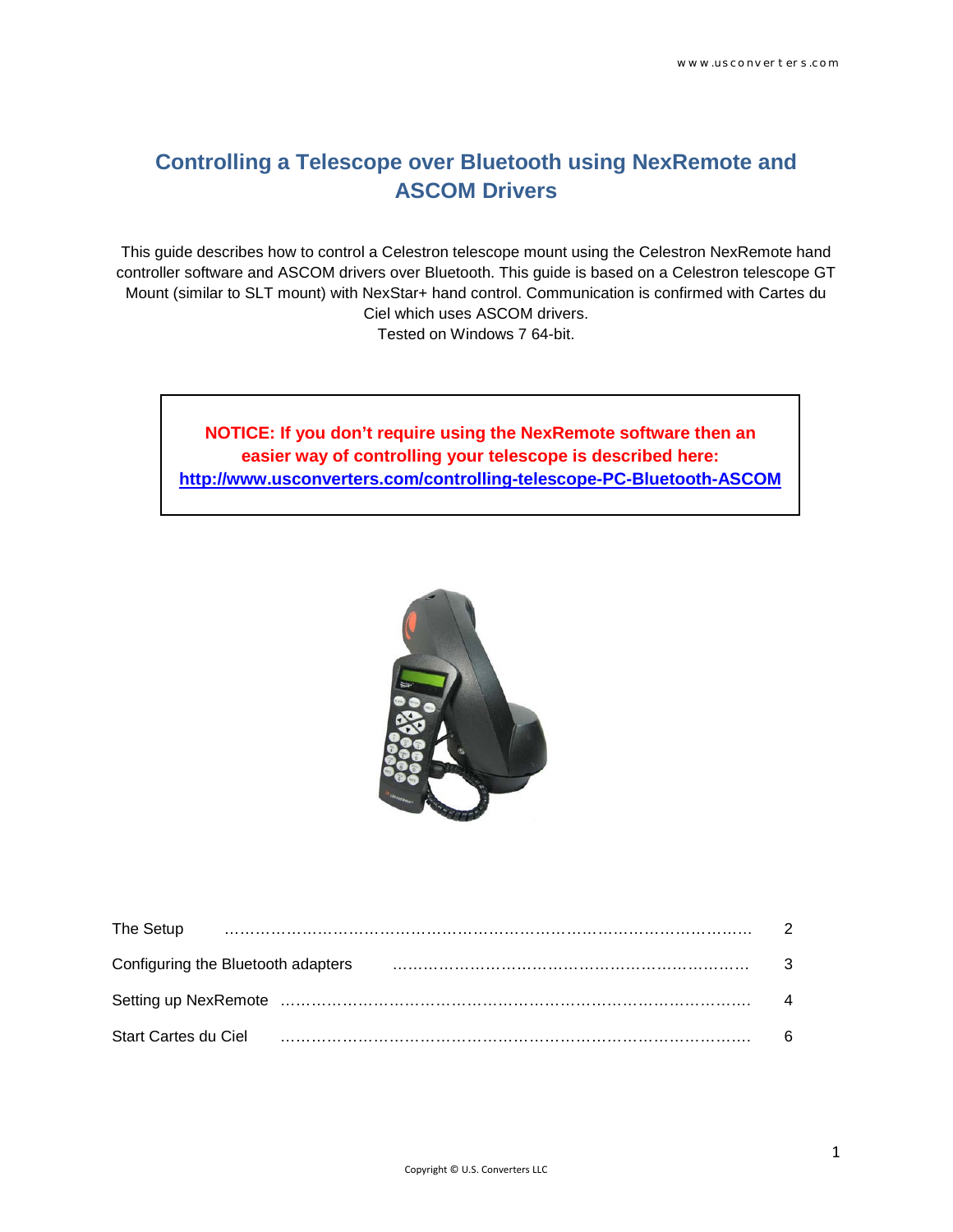### **The Setup**

The setup looks like this:



You will need two serial Bluetooth adapters (part UCBT232B). The local (master) serial Bluetooth adapter is connected to your computer by using a USB to serial adapter (part XS8801). The remote (slave) serial Bluetooth adapter is connected to the hand control via a RJ11 to DB9 female cable. The hand control is then connected to the telescope mount.

You will need a null modem adapter and a male/male gender changer to connect the remote serial Bluetooth adapter to the DB9 end of the RJ11 to DB9 cable.

Make sure you have the ASCOM drivers and Celestron drivers installed on your computer. The drivers can be downloaded here:

Install ASCOM Platform 6.1: http://ascom-standards.org/Downloads/Index.htm

Celestron Unified (5.0.30): http://ascom-standards.org/Downloads/ScopeDrivers.htm

(Optional, only if you use a USB to RS232 adapter) FTDI drivers for the USB to RS232 adapter: [http://www.usconverters.com/downloads/drivers/ftdi\\_drivers\\_manuals\\_all.zip](http://www.usconverters.com/downloads/drivers/ftdi_drivers_manuals_all.zip)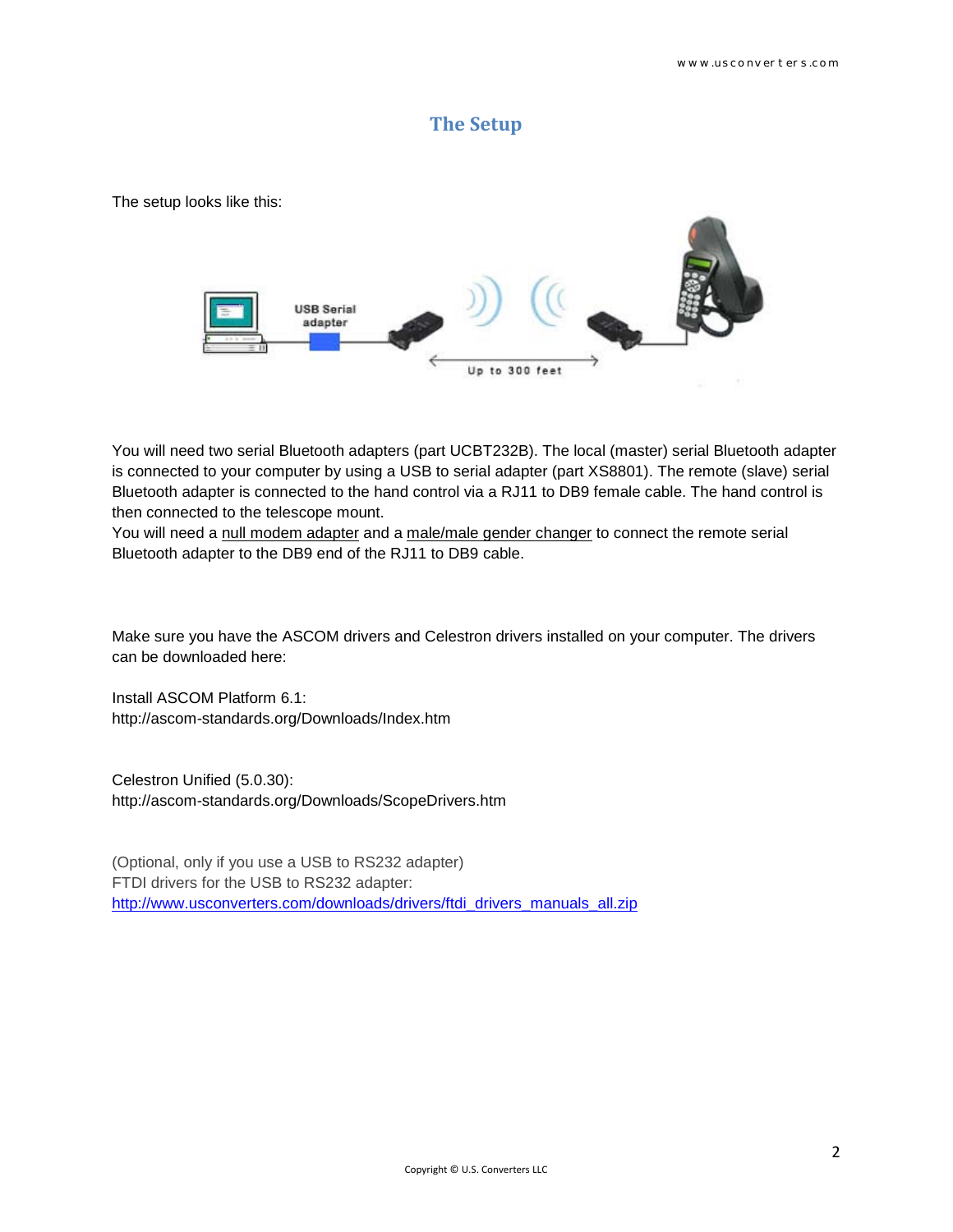## **Configuring the Bluetooth adapters**

Start by configuring the two Bluetooth adapters parameters. You do that by connecting them one by one to your computer via the USB to serial adapter and then configure the parameters using the configuration utility downloadable from [www.usconverters.com.](http://www.usconverters.com/) Alternatively you can use a terminal program such as Tera Term or Putty to configure the adapters.

You will need to set the following commands for the local (master) Bluetooth adapter:

role=m auto=y baud=9600

These commands sets the adapter to "Master", makes it auto connect with the slave and sets the baud rate to 9600 baud.

The following command must be set for the remote Bluetooth adapter:

baud=9600

This command sets the baud rate to 9600 baud.

The DCE/DTE switch on side of adapter must be in position DCE(F) on both adapters

Now connect the local (master) Bluetooth adapter to your computer via the USB to serial adapter and the remote (slave) to the telescope mount's hand control. You will need a null modem adapter and a male/male gender changer to connect the remote Bluetooth adapter to the DB9 end of the RJ11 to DB9 cable going to the hand control.

Turn on the two Bluetooth adapters; after a few seconds the blue LED light on both adapters should change from flashing to solid blue which means that the two adapters are linked.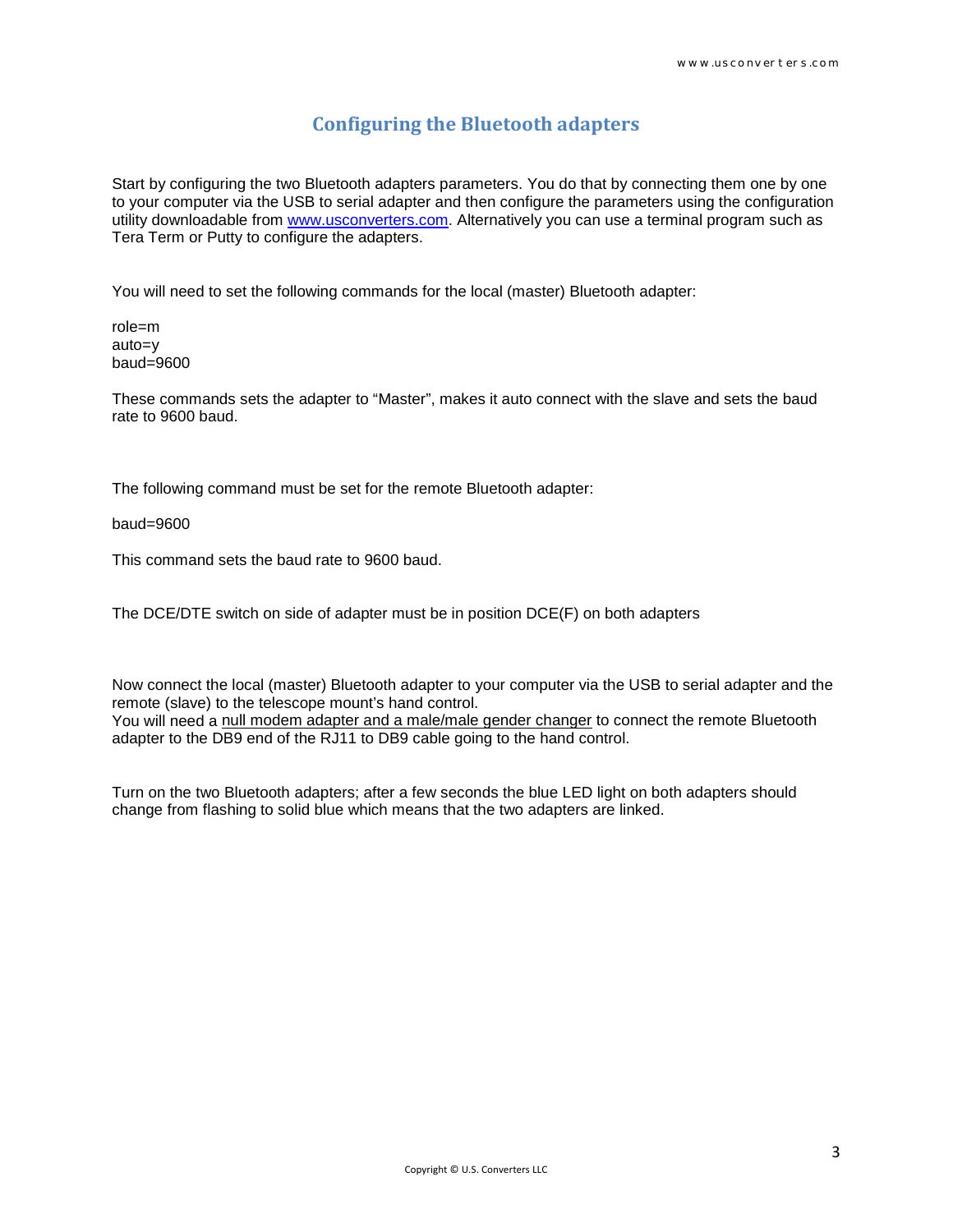#### **Setting up NexRemote**

Download NexRemote from: http://www.celestron.com/support/manuals-software

Make sure the USB to serial adapter is connected to your computer's USB port. Install and run NexRemote. Select the virtual COM port which has been created in your computer by the USB to serial adapter. You can see what the COM port number is in Windows Device Manager (in this example COM 5).



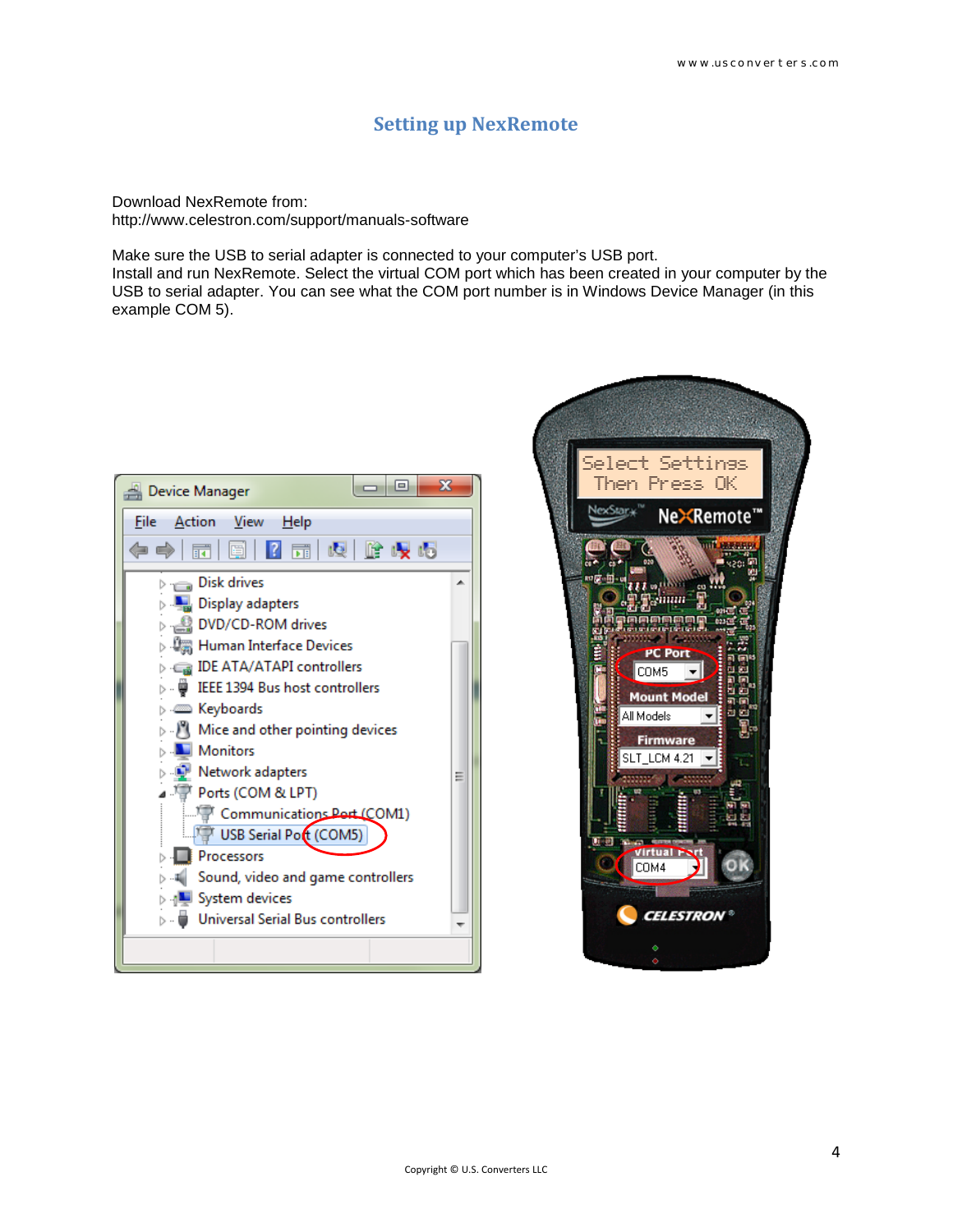In NexRemote also select the mount model, firmware and virtual port; then click the OK button. In Windows Device Manager you should now be able to see the virtual COM port created by NexRemote. This is also the COM port which will be used by ASCOM.



Now you can align the telescope as usual.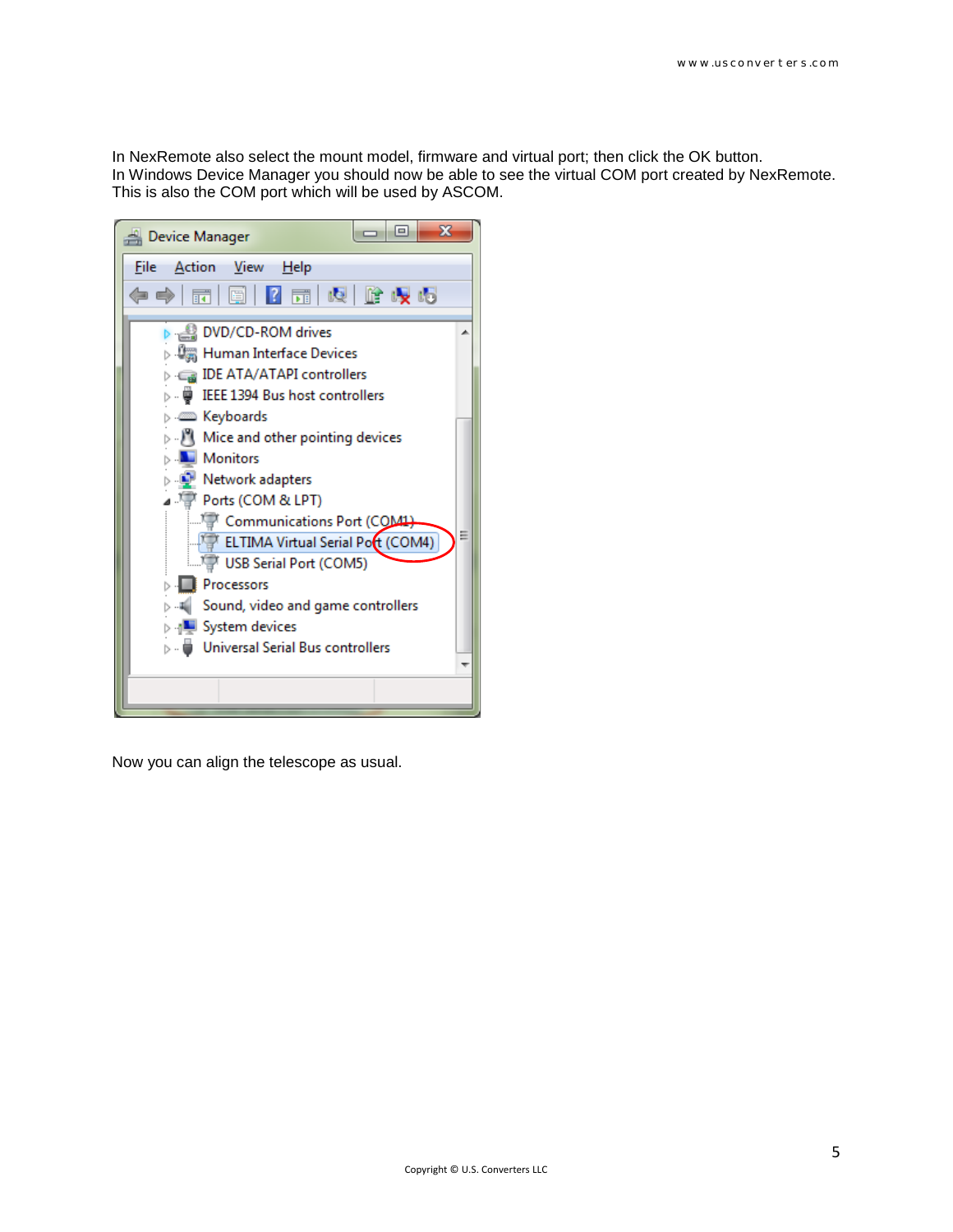## **Start Cartes du Ciel**

Start Cartes du Ciel. In the menu line click 'Telescope' -> 'Telescope Settings' and select 'ASCOM'.

Click 'Telescope' again and then click 'Control Panel'. Click 'Select' in the ASCOM telescope interface window and then select 'Celestron Scope Driver' from the dropdown menu.

|                                                                                                                                   | A ASCOM Telescope Chooser                                                                                        |              |  |  |
|-----------------------------------------------------------------------------------------------------------------------------------|------------------------------------------------------------------------------------------------------------------|--------------|--|--|
| Trace                                                                                                                             |                                                                                                                  |              |  |  |
| Select the type of telescope you have, then be sure to click the<br>Properties button to configure the driver for your telescope. |                                                                                                                  |              |  |  |
|                                                                                                                                   | Celestron Scope Driver                                                                                           | Properties   |  |  |
|                                                                                                                                   | Click the logo to learn more<br>about ASCOM, a set of<br>standards for inter-operation of<br>astronomy software. | OK<br>Cancel |  |  |

Click the 'Properties' button and set the serial port number to the number created by NexRemote; in this example COM 4.

Select the Scope type and click 'OK'. Also click 'OK' in the ASCOM Telescope Chooser window.

| $\mathbf x$<br>Ò<br><b>Celestron Driver Setup</b> |                                  |  |  |  |  |
|---------------------------------------------------|----------------------------------|--|--|--|--|
| Scope Type NexStar 60GT or SLT                    |                                  |  |  |  |  |
| Has GPS<br>ASCOM                                  | COM4<br>Serial Port:             |  |  |  |  |
| Track Mode<br>l AltAz                             |                                  |  |  |  |  |
| Scope                                             | Site                             |  |  |  |  |
| 60<br>Aperture (mm)                               | Elevation [m]<br>In              |  |  |  |  |
| Focal Length [mm] [<br>700                        | Latitude<br>00° 00' 00"<br>$N =$ |  |  |  |  |
| Obstruction [%]<br>0                              | Longitude<br>00° 00' 00"<br>E v  |  |  |  |  |
| Version 5.0.30                                    | $He$ lp<br>Cancel<br>0K          |  |  |  |  |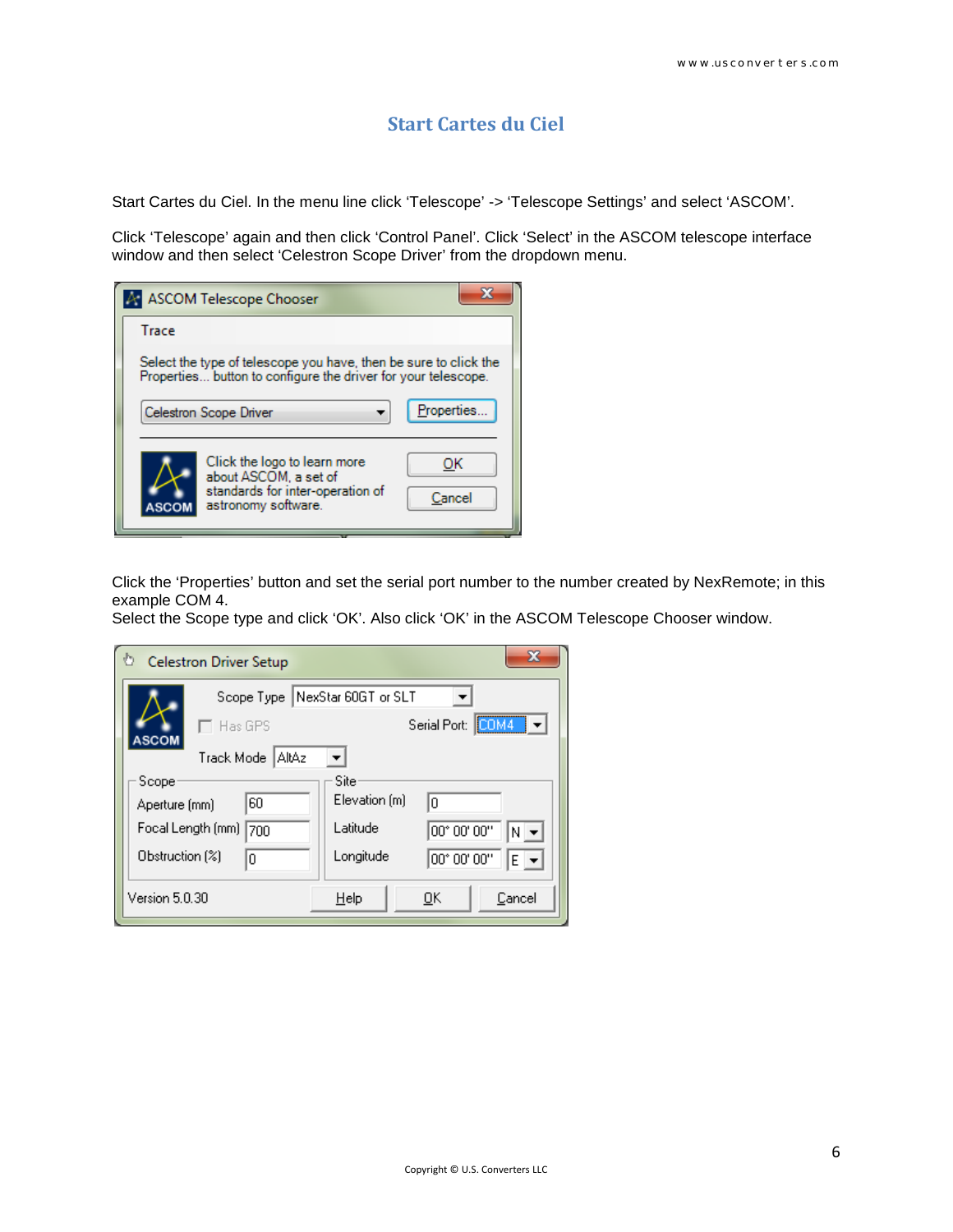| ASCOM telescope interface                                                          | $\mathbf{x}$<br>▣<br>- |  |  |  |  |  |
|------------------------------------------------------------------------------------|------------------------|--|--|--|--|--|
| <b>Driver Selection</b>                                                            |                        |  |  |  |  |  |
| Celestron.Telescope                                                                | Select                 |  |  |  |  |  |
| Configure                                                                          |                        |  |  |  |  |  |
| 1000<br>Refresh rate                                                               | About                  |  |  |  |  |  |
| Advanced setting                                                                   |                        |  |  |  |  |  |
| Observatory                                                                        |                        |  |  |  |  |  |
| $+34^{\circ}56^{\circ}52^{\circ}$<br>$-111^{\circ}56'23"$<br>Longitude<br>Latitude |                        |  |  |  |  |  |
| Set Location<br>Set Time                                                           |                        |  |  |  |  |  |
| RA<br><b>DEC</b>                                                                   |                        |  |  |  |  |  |
| AZ<br><b>ALT</b>                                                                   |                        |  |  |  |  |  |
| <b>Abort Slew</b><br><b>Tracking</b>                                               |                        |  |  |  |  |  |
|                                                                                    |                        |  |  |  |  |  |
| Connect<br>Disconnect<br>Hide                                                      |                        |  |  |  |  |  |
| Help                                                                               |                        |  |  |  |  |  |
|                                                                                    |                        |  |  |  |  |  |

Now click 'Connect' in the control panel window: